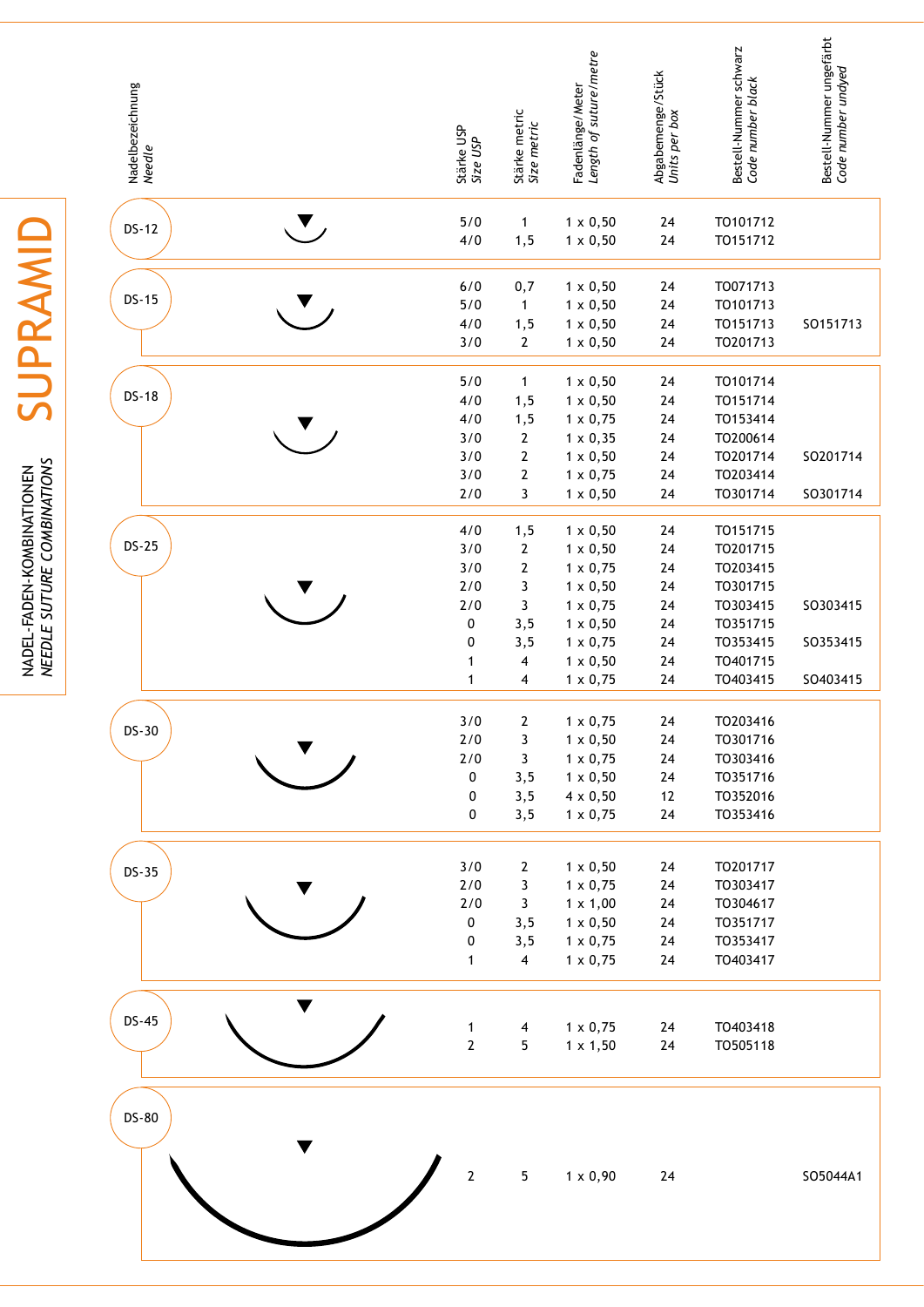| Nadelbezeichnung<br>Needle |                       | Stärke USP<br>Size USP          | Stärke metric<br>Size metric                                 | Fadenlänge/Meter<br><i>Length of suture/metre</i>                                           | Abgabemenge/Stück<br>Units per box | Bestell-Nummer schwarz<br>Code number black  | Bestell-Nummer ungefärbt<br>Code number undyed |
|----------------------------|-----------------------|---------------------------------|--------------------------------------------------------------|---------------------------------------------------------------------------------------------|------------------------------------|----------------------------------------------|------------------------------------------------|
| DS-100                     |                       | $3 + 4$                         | 6                                                            | 1x 0,90                                                                                     | $12$                               | TO604483                                     |                                                |
| <b>DSS-10</b>              | $\mathbb{V}_{\times}$ | $6/0$                           | 0,7                                                          | $1 \times 0,75$                                                                             | 24                                 | TO07341S                                     |                                                |
| <b>DSS-13</b>              | $\sqrt{\nabla}$       | $6/0$<br>5/0                    | 0,7<br>$\mathbf{1}$                                          | $1 \times 0,50$<br>$1 \times 0,50$                                                          | 24<br>24                           | T007171L<br>TO10171L                         |                                                |
| <b>DSS-15</b>              | $\triangledown$       | 5/0                             | 1                                                            | $1 \times 0,50$                                                                             | 24                                 | TO10171T                                     |                                                |
| <b>DSS-18</b>              | $\overline{\nabla}$   | 4/0<br>3/0                      | 1, 5<br>$\mathbf{2}$                                         | $1 \times 0,50$<br>$1 \times 0,50$                                                          | 24<br>24                           | TO15171M<br>TO20171M                         |                                                |
| <b>DSS-24</b>              | $\overline{\nabla}$   | 3/0<br>$2/0$                    | $\mathbf{2}$<br>$\mathbf{3}$                                 | $1 \times 0,50$<br>$1 \times 0,50$                                                          | 24<br>${\bf 24}$                   | TO20171N<br>TO30171N                         |                                                |
| $GR-20$                    |                       | 4/0<br>3/0                      | 1, 5<br>$\mathbf{2}$                                         | $1 \times 0,50$<br>$1 \times 0,50$                                                          | 24<br>24                           | TO151729<br>TO201729                         |                                                |
| $GS-20$                    |                       | $4/0$                           | 1, 5                                                         | $1 \times 0,50$                                                                             | 24                                 | TO151787                                     |                                                |
| <b>HR-12</b>               |                       | 5/0<br>4/0                      | $\mathbf{1}$<br>1, 5                                         | $1 \times 0,50$<br>$1 \times 0,75$                                                          | 24<br>24                           | TO101738<br>TO153438                         |                                                |
| <b>HR-17</b>               |                       | 4/0<br>3/0                      | 1, 5<br>$2^{\circ}$                                          | $1 \times 0,50$<br>$1 \times 0,50$                                                          | 24<br>$24\,$                       | TO151776<br>TO201776                         | SO201776                                       |
| HR-20                      |                       | 4/0<br>4/0<br>3/0<br>3/0<br>2/0 | 1, 5<br>1, 5<br>$\mathbf{2}$<br>$\mathbf{2}$<br>$\mathbf{3}$ | $1 \times 0,50$<br>$1 \times 0,75$<br>$1 \times 0,50$<br>$1 \times 0,75$<br>$1 \times 0,50$ | 24<br>24<br>24<br>24<br>24         | TO151740<br>TO153440<br>TO201740<br>TO301740 | SO203440                                       |
| <b>HR-22</b>               |                       | 3/0                             | $\mathbf{2}$                                                 | $1 \times 0,50$                                                                             | 24                                 | TO20172C                                     |                                                |

SUPRAMID supRAmid

NADEL-FADEN-KOMBINATIONEN<br>*NEEDLE SUTURE COMBINATIONS suture combinations* nadel-faden-kombinationen *needle*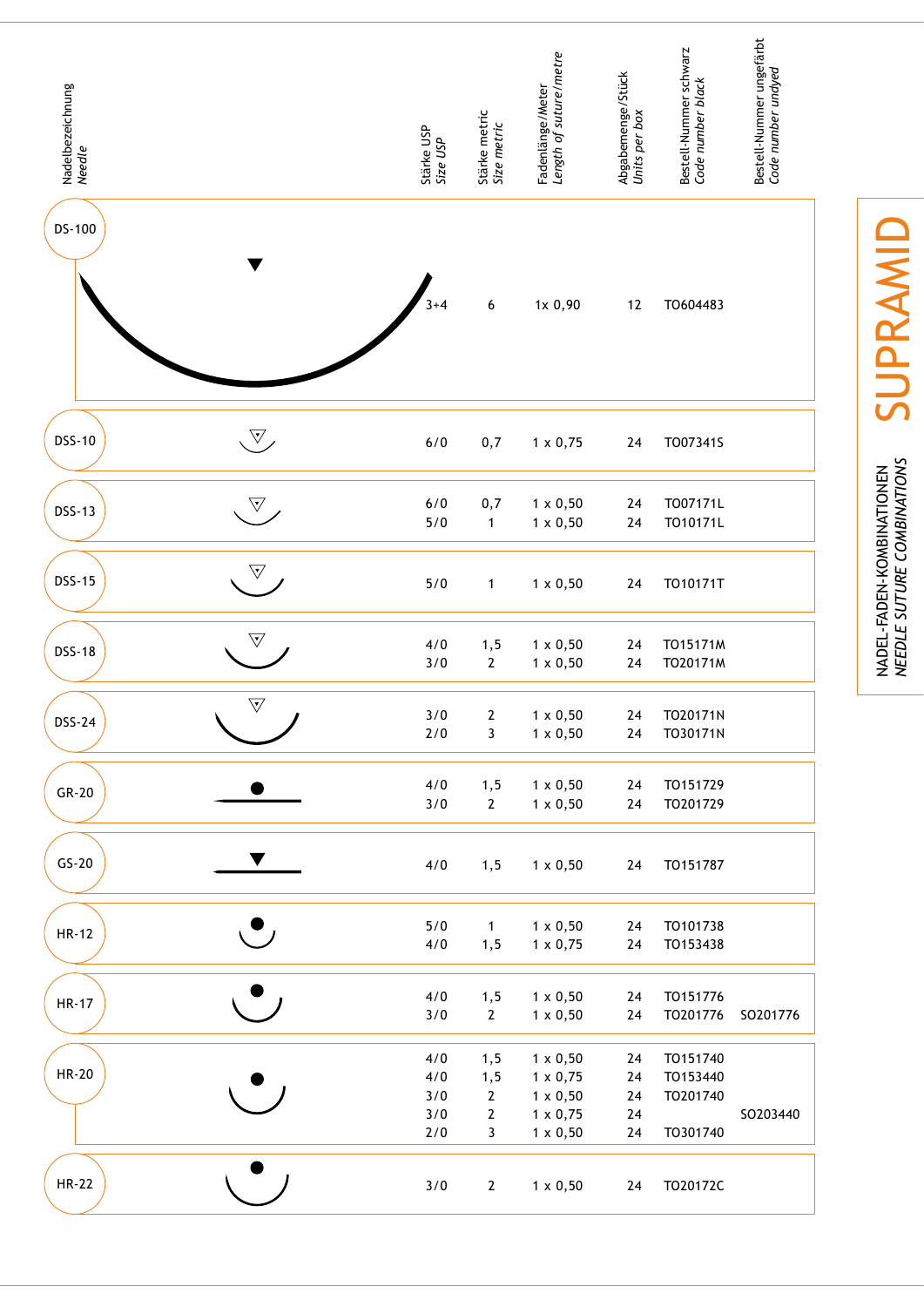| Nadelbezeichnung<br><i>Needle</i> |              | Stärke USP<br>Size USP | Stärke metric<br>Size metric | Length of suture/metre<br>Fadenlänge/Meter | Abgabemenge/Stück<br>Units per box | Bestell-Nummer schwarz<br>Code number black | Bestell-Nummer ungefärbt<br>Code number undyed |
|-----------------------------------|--------------|------------------------|------------------------------|--------------------------------------------|------------------------------------|---------------------------------------------|------------------------------------------------|
|                                   |              | 4/0                    | 1, 5                         | $1 \times 0,50$                            | 24                                 | TO151756                                    |                                                |
| <b>HRT-17</b>                     | $\oplus$     | 3/0                    | $\mathbf{2}$                 | $1 \times 0,50$                            | 24                                 | TO201756                                    |                                                |
|                                   |              | 3/0                    | $\mathbf{2}$                 | $6 \times 0,50$                            | 12                                 | TO202256                                    |                                                |
|                                   |              | 3/0                    | $\mathbf 2$                  | $1 \times 0,75$                            | 24                                 | TO203456                                    |                                                |
|                                   |              | 2/0                    | 3                            | $1 \times 0,50$                            | 24                                 | TO301756                                    |                                                |
|                                   | $\oplus$     | 4/0                    | 1, 5                         | $1 \times 0,50$                            | 24                                 | TO15171E                                    |                                                |
| <b>HRT-20</b>                     |              | 3/0                    | $\mathbf 2$                  | $1 \times 0,50$                            | 24                                 | TO20171E                                    |                                                |
|                                   |              | 5/0                    | $\mathbf{1}$                 | $1 \times 0,75$                            | 24                                 | TO103461                                    |                                                |
| $HS-15$                           |              | 4/0                    | 1, 5                         | $1 \times 0,50$                            | 24                                 | TO151761                                    |                                                |
|                                   |              | 4/0                    | 1, 5                         | $1 \times 0,75$                            | 24                                 | TO153461                                    |                                                |
|                                   |              | 3/0                    | $\mathbf{2}$                 | $1 \times 0,50$                            | 24                                 | TO201761                                    |                                                |
|                                   |              | 3/0                    | $\mathbf{2}$                 | $1 \times 0,75$                            | 24                                 | TO203461                                    |                                                |
| $HS-18$                           |              | 3/0                    | $\mathbf{2}$                 | $1 \times 0,50$                            | 24                                 | TO20171K                                    |                                                |
|                                   |              | 4/0                    | 1, 5                         | $1 \times 0,50$                            | 24                                 | TO151762                                    |                                                |
| $HS-20$                           |              | 4/0                    | 1, 5                         | $1 \times 0,75$                            | 24                                 | TO153462                                    |                                                |
|                                   |              | 3/0                    | $\mathbf{2}$                 | $1 \times 0,50$                            | 24                                 | TO201762                                    |                                                |
|                                   |              | 3/0                    | $\mathbf 2$                  | $1 \times 0,75$                            | 24                                 | TO203462                                    |                                                |
|                                   |              | 2/0                    | 3                            | $1 \times 0,50$                            | 24                                 | TO301762                                    |                                                |
|                                   |              | 2/0                    | 3                            | $1 \times 0,75$                            | 24                                 | TO303462                                    |                                                |
|                                   | $\mathbf{r}$ |                        |                              |                                            |                                    |                                             |                                                |
| $HS-25$                           |              | 3/0<br>0               | $\mathbf{2}$<br>3, 5         | $1 \times 0,50$<br>$1 \times 0,75$         | 24<br>24                           | TO201763                                    | SO353463                                       |
|                                   |              |                        |                              |                                            |                                    |                                             |                                                |
| $HS-36$                           |              | $\pmb{0}$              | 3, 5                         | $1 \times 0,75$                            | 24                                 |                                             | SO353465                                       |
|                                   |              |                        |                              |                                            |                                    |                                             |                                                |
| VSP-8<br>$+VSP-8$                 |              | $5/0$                  | $\mathbf{1}$                 | $1 \times 0,45$                            | 24                                 |                                             | SP101399                                       |
|                                   |              | 4/0                    | 1, 5                         | $1 \times 0,30$<br>$1 \times 0,45$         | $24\,$<br>$24\,$                   |                                             | SP150599<br>SP151399                           |
|                                   |              | 4/0                    | 1, 5                         |                                            |                                    |                                             |                                                |

Weitere Artikel und Kombinationen auf Anfrage! *Further combinations on request!*